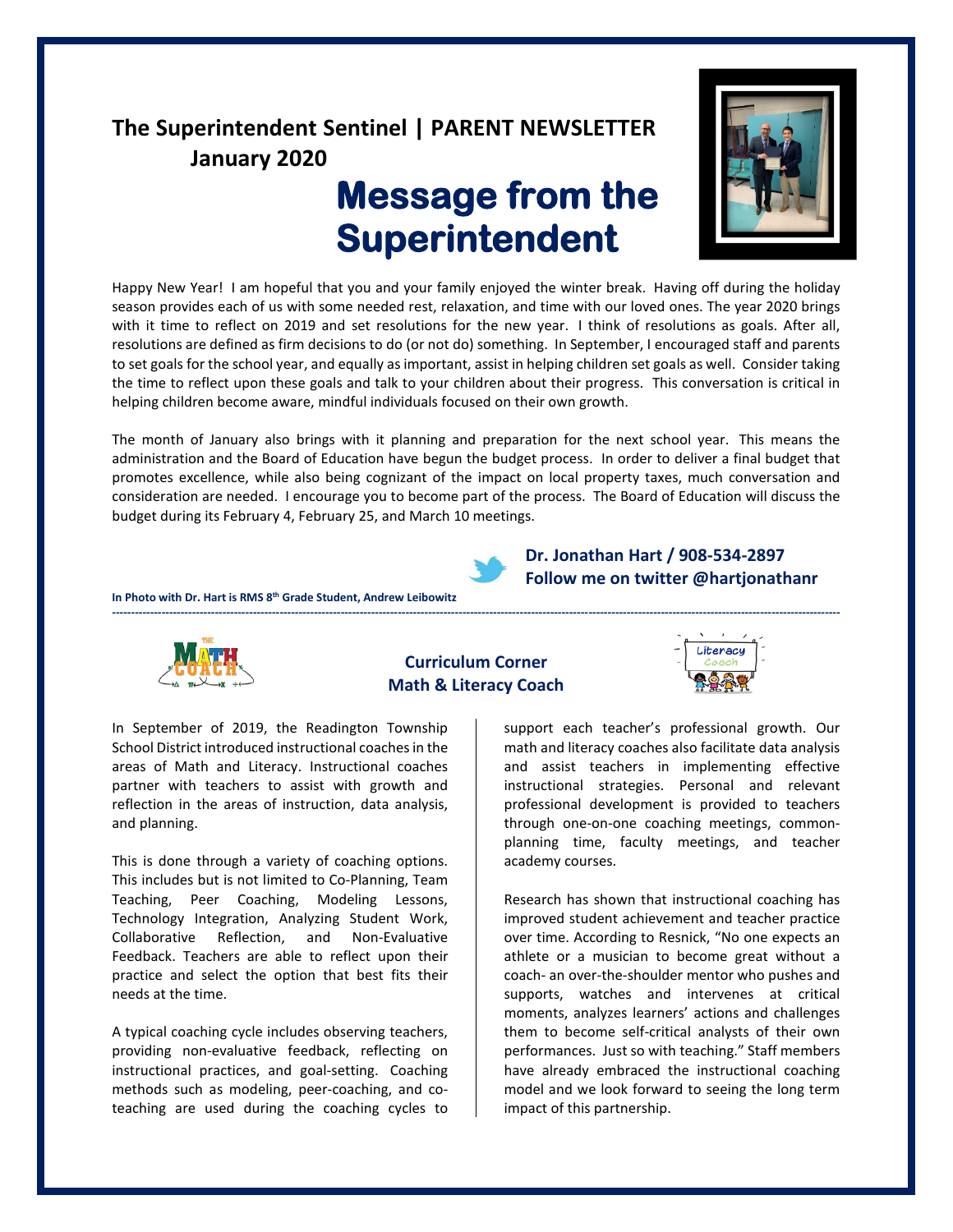### **Digital Citizenship** Submitted by: Tiffany Barca, Joyce McGibbon, Wendy Reardon



Digital media and technology is evolving at a rapid pace, bringing with it amazing opportunities as well as real risks for our children. In our schools, lessons and discussions focus on becoming safe, responsible, and respectful digital citizens. Digital Citizenship and internet safety are an important part of our instruction at school and it is important to continue the discussion at home. Below are resources and tools to help your children use technology safely, responsibly, and respectfully.

#### [Commonsense Media](https://www.commonsense.org/)

Common Sense Media is a non-profit organization that provides education and advocacy to families to promote safe technology and media for children. Commonsense Media provides a wealth of parent resources including reviews of apps such as TikTok, Roblox and Instagram and suggestions on choosing the right app for your child.

#### [Be Internet Awesome](https://beinternetawesome.withgoogle.com/en_us/families)

This is a program from Google that aims to help kids be safe, confident explorers of the online world. The Be Internet Awesome Family Guide gives families the tools and resources to learn about online safety and citizenship at home.

#### [NetSmartz](https://www.missingkids.org/NetSmartz)

NetSmartz provides age-appropriate videos and activities to teach children to be safe online with the goal of helping children to become more aware of potential online risks and making safe choices on- and offline.

#### [FBI S.O.S \(Safe online Surfing\)](https://www.fbi.gov/news/stories/safe-online-surfing-challenge-opens-090519)

The FBI developed the SOS program to provide children with fun interactive games that raise their awareness of online risks and provide the knowledge they need to steer around them. Together we can empower our children to navigate the digital world safely and responsibly.

#### **For more information on each of these resources, please [click here.](https://www.readington.k12.nj.us/Page/6517)**

#### **Students from Three Bridges School/Mrs. Greenwald's Third Grade Class Practicing their Digital Citizenship Skills**







**In Photo (left to right): Anthony LaTorre, Ava Ganguzza, and Grayson Wooddell.**

**Technology Tips** A highlight from *Screenagers*



Recently a group of eighth-graders were discussing the film Screenagers NEXT CHAPTER, and a few of them told the teacher how surprised they were to learn in the film that almost 40% of teens with mobile devices in their room report that they wake up and check it at least once a night. Many of you have kids or teens with devices in their room during bedtime, and I am sure many of you have fought to change that and felt defeated. The folks at Screenagers hear

things from parents like: "I go to bed before my teens, so there is no way for me to make sure they turn them in, so I have given up." Or, "They sneak in screens, so why even try." Or "They have to do homework late into the night, so why even have a rule about this?" Do any of those sound familiar? Pleas[e click here](https://www.screenagersmovie.com/tech-talk-tuesdays/people-share-rules-for-screens-and-sleep?utm_source=Indie+Streak&utm_campaign=19604f6576-EMAIL_CAMPAIGN_2019_10_01_05_47_COPY_07&utm_medium=email&utm_term=0_3dc2dfef78-19604f6576-160893681&mc_cid=19604f6576&mc_eid=adc82278d1) to view some of the suggested rules and solutions other families have come up with to help keep devices out of the bedroom during sleeping hours.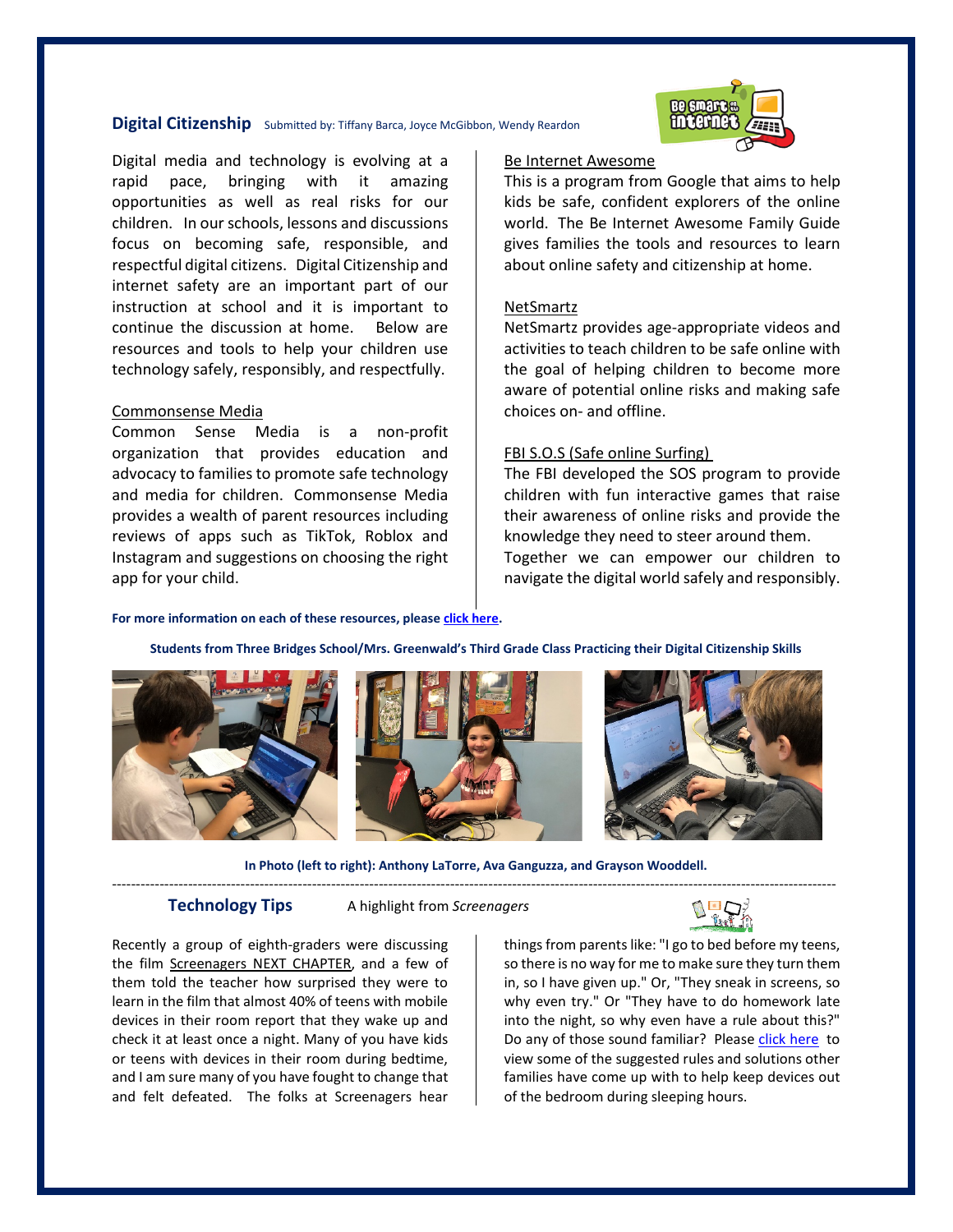#### **Social** and Emotional Learning



#### **SEL Practices Around the District**

Social and Emotional Learning explicitly nurtures the development of self-awareness, self-management, social awareness, relationship skills, and responsible decision-making. Readington School District understands that these five competencies directly impact academic learning. Our district family continues to take purposeful action that infuse these five SEL competencies throughout the school day to create a safe, inclusive, supportive and healthy learning environment for everyone who enters our doorways. Our SEL intention is that every student will leave Readington, socially and emotionally competent. This call to action is truly a team effort that includes the entire Readington community. Here is a snapshot of the SEL work taking place so far throughout the district:

- 1. 10-minute Connection Circles at Readington Middle School and Morning Meetings at the elementary level to build a strong sense of community and connection between students and staff members.
- 2. SEL periods built into the daily schedule to support students in their social and emotional development.
- 3. The development of SEL integration in all academic curricular areas- At the building level, SEL teams meet to organically develop purposeful SEL-related lessons and activities that naturally connect and support our academic curricula in Language Arts, Math, Science, Social Studies, and special areas.
- 4. Monthly meetings with the School Counselors to address mental health concerns.
- 5. Integration of restorative practices and approaches to discipline that provide opportunities for students to self-reflect, set

**Book Recommendation for Parents**



A book recommendation to add to your reading: "Middle School Matters: The 10 Key Skills Kids Need to Thrive in Middle School and Beyond – and How Parents Can Help". Written by Phyllis Fagell, a middle school counselor in Washington D.C. Fagell maintains, with patient, loving help, kids can emerge from middle school stronger and wiser than they went in. That's where you – the patient, loving grown-up comes in.  $*$ Middle Schaal.

| <b>Author Phyllis Fagell's 10 Key Skills</b> | .<br>6. Self-advocate.                             |
|----------------------------------------------|----------------------------------------------------|
| 1. Make good friend choices.                 | $\frac{2}{\sqrt{2}}$<br>7. Self-regulate emotions. |
| 2. Negotiate conflict.                       | 8. Cultivate passions and recognize limitations.   |
| 3. Manage a student-teacher mismatch.        | 9. Make responsible, healthy, and ethical choices. |
| 4. Create homework and organization systems. | 10. Create and innovate.                           |
| 5. Consider others' perspectives.            |                                                    |

*"Education is the key to unlocking the world; a passport to freedom." – Oprah Winfrey*

individual goals, and build self-acceptance and self-worth.

- 6. Professional Development for all staff members related to social and emotional learning.
- 7. Workshops and opportunities focused on adult SEL.
- 8. A parent academy workshop focused on Vaping and Student Wellness held in October.
- 9. School-wide SEL assemblies in all four buildings to build school community, consistency, and connection.
- 10. Anti-bullying lessons, activities, assemblies and discussions focused on responsible decision-making and conflict-resolution.
- 11. Mindfulness practices for students, staff and parents to strengthen an understanding of self and provide healthy coping tools to manage emotions and thoughts.